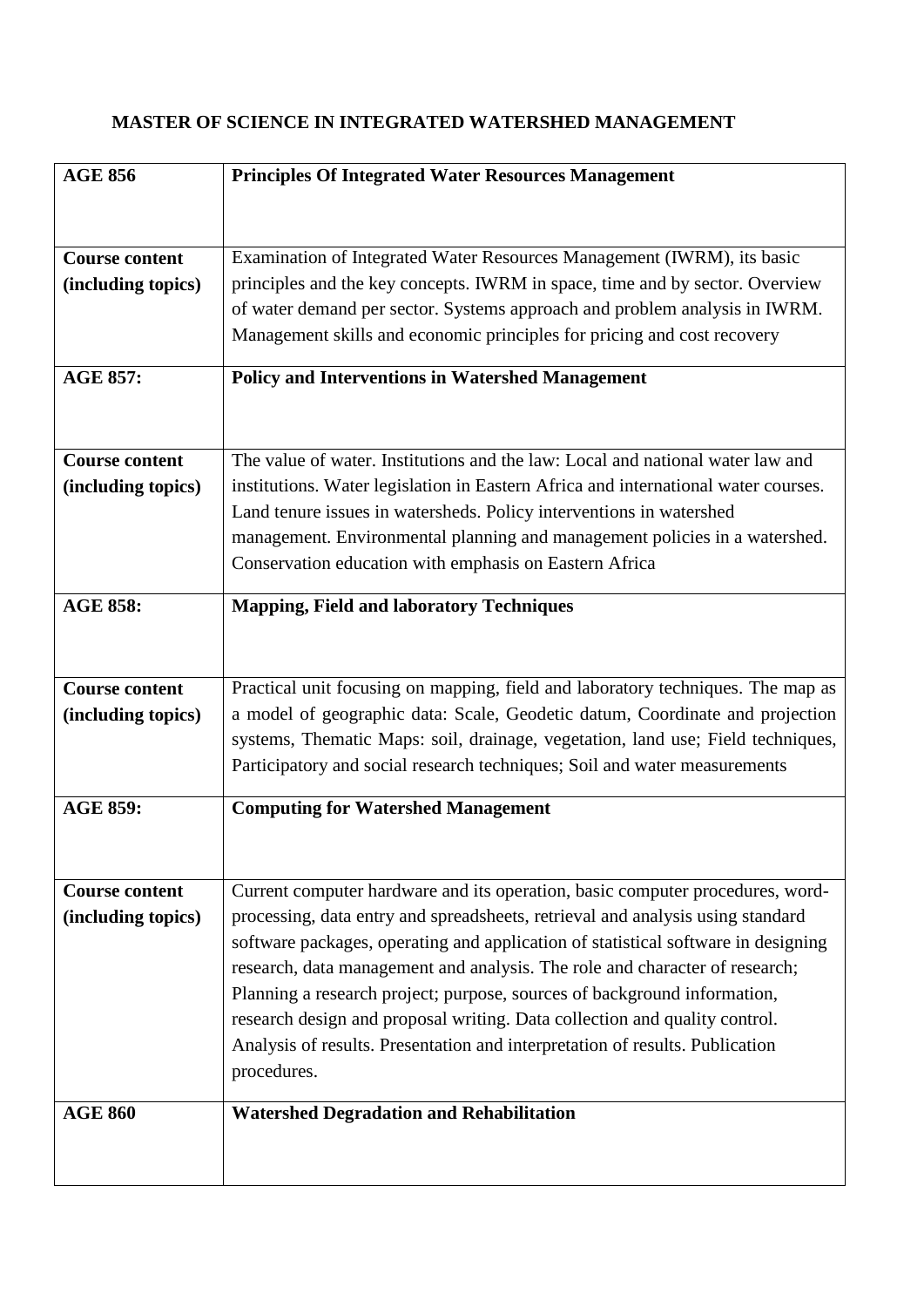| <b>Course content</b><br>(including topics) | Dynamics of watershed degradation. Soil, water and wind erosion, rainfall<br>erosivity, soil erodibility and soil loss prediction. Soil and water pollution,<br>wastewater and drainage systems. Surface cover and deforestation. Microbial<br>degradation and cycling of pesticides and heavy metals. Effects of fire and<br>grazing. Climate change and impact on water and other resources in the<br>watershed. Reclamation and management of salt affected soils. Management and<br>rehabilitation of degraded watersheds.                                                                                                           |
|---------------------------------------------|------------------------------------------------------------------------------------------------------------------------------------------------------------------------------------------------------------------------------------------------------------------------------------------------------------------------------------------------------------------------------------------------------------------------------------------------------------------------------------------------------------------------------------------------------------------------------------------------------------------------------------------|
| <b>AGE 861:</b>                             | <b>Remote Sensing and Geographical Information Systems</b>                                                                                                                                                                                                                                                                                                                                                                                                                                                                                                                                                                               |
| Course content<br>including topics          | Aerial photography: concepts and principles. Photogrammetry and geometric<br>corrections, air photo interpretation and its application. Remote Sensing:<br>principles, platforms and sensors, visual interpretation and digital image<br>processing. Applications of remote sensing data for monitoring of environmental<br>resources. Land use/land cover, flood assessment and impacts. Geographical<br>Information Systems: data input, management, retrieval, analysis and<br>presentation. Practicals based on relevant software applications.                                                                                      |
| <b>AGE 862</b>                              | Socio-Economic, Legal, & Administrative Aspects of Watershed<br><b>Management</b>                                                                                                                                                                                                                                                                                                                                                                                                                                                                                                                                                        |
| <b>Course content</b><br>(including topics) | Concepts of ethics, socio-cultural aspects, socio-economic aspects and issues,<br>gender and equity. Water users, contestations and resolutions; water security vs.<br>water independence. Virtual water. Administrative aspects in watershed<br>management. Conflicts in implementing relevant laws. Transboundary waters.<br>Socio-economic and legal concerns; the Ozone layer, biological diversity,<br>hazardous waste, desertification, climate change and pollution. Rights to a<br>decent environment. Role of stakeholders: communities, institutions,<br>government, and others. Case studies from Eastern Africa.             |
| <b>AGE 863</b>                              | <b>Demand and Supply of Watershed Resources</b>                                                                                                                                                                                                                                                                                                                                                                                                                                                                                                                                                                                          |
| <b>Course content</b><br>(including topics) | Sustainability concept in a watershed. Resource survey in a watershed; soils,<br>water, minerals, and forests. Overview of resource demand and supply. Water<br>quality, demand, uses and supply. Potential environmental impact of resource<br>use. Environmental auditing, optimal utilization of environmental resources.<br>Environmental externality and environmental public goods. Economics of<br>technological choices and alternatives: concepts, indicators, measurements and<br>applications. Environmental standards, environmental economics, policy<br>options, and the integrated management of environmental resources. |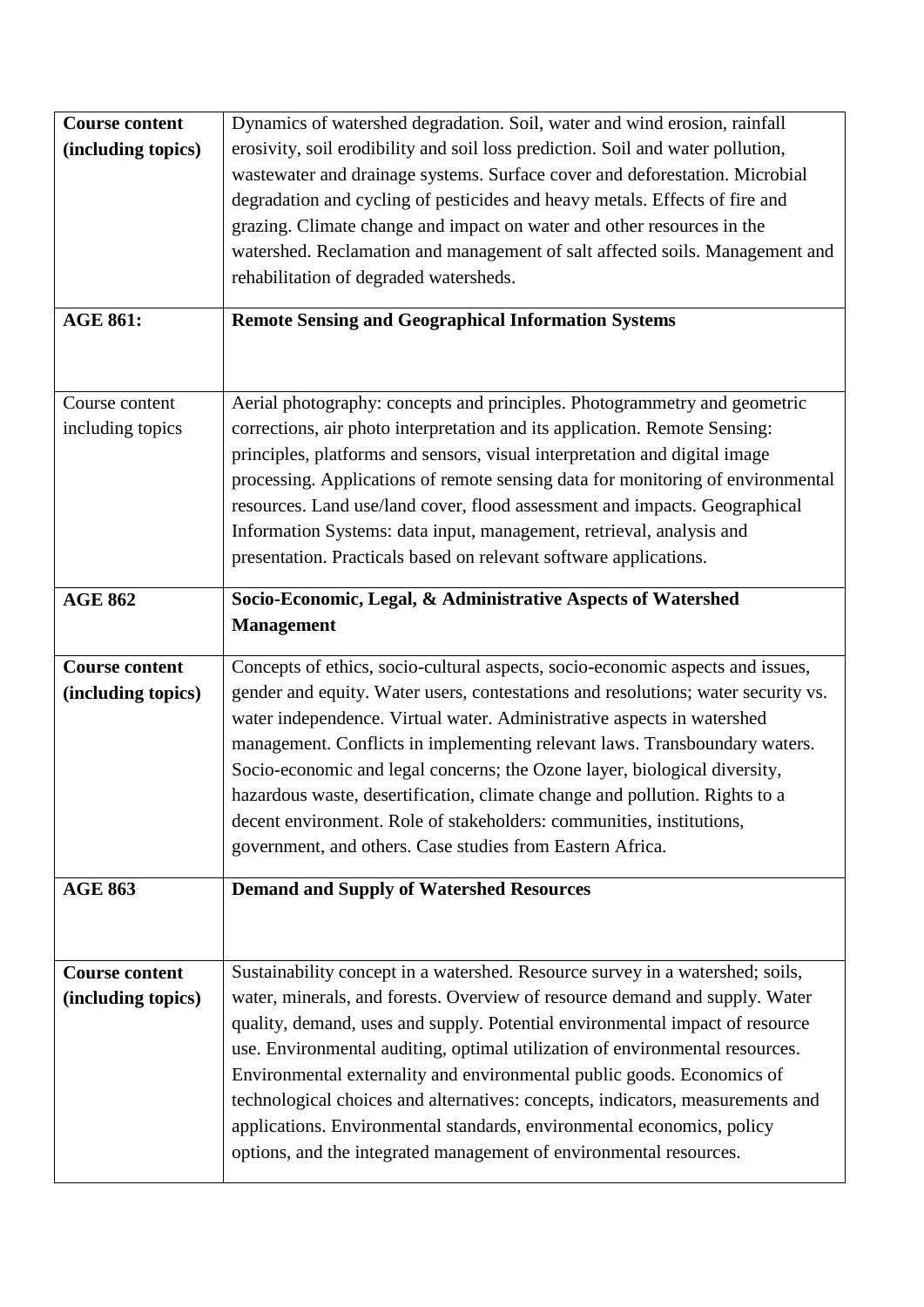| <b>AGE 864</b>        | <b>Hydrological Processes and Watershed Modelling</b>                             |
|-----------------------|-----------------------------------------------------------------------------------|
|                       |                                                                                   |
|                       |                                                                                   |
| <b>Course content</b> | The Hydrologic Cycle and human influence on Hydrologic cycle; Precipitation       |
| (including topics)    | forms and spatial-temporal distribution and intensity; Evaporation and Evapo-     |
|                       | transpiration; measurements and estimation methods; Infiltration process;         |
|                       | Measurements and infiltration equations; water flow and retention in the          |
|                       | unsaturated zone. Methods of infiltration estimation. Surface water runoff,       |
|                       | hydrographs, floods and low flows; Variable Source Area Concept; Ground           |
|                       | Water recharge and discharge processes; Erosion and sediment transport and        |
|                       | siltation processes; Experimental investigations of Hydrological processes.       |
|                       | Major hydrological processes and field measurement techniques. Watershed          |
|                       | parameters and their derivation. Watershed modelling. Hydrological response       |
|                       | units.                                                                            |
|                       |                                                                                   |
| <b>AGE 865</b>        | <b>Watershed Use, Planning and Management</b>                                     |
|                       |                                                                                   |
|                       |                                                                                   |
| <b>Course content</b> | Management and planning tools, watershed management plans, management             |
| (including topics)    | skills, process design and organization design. Water user groups;                |
|                       | Transboundary waters; conflicts, principles and options. Sustainability in        |
|                       | watershed management. Generating income from watershed resources.                 |
|                       | Experiences from East Africa. Any relevant case studies.                          |
|                       |                                                                                   |
|                       |                                                                                   |
| <b>AGE 866</b>        | <b>Environmental Impact Assessment In A Watershed</b>                             |
|                       |                                                                                   |
| <b>Course content</b> | Historical background of Environmental Impact Assessment (EIA) - including        |
| (including topics)    | Social Impact Assessment (SIA); Requirements, Principles, Guidelines and core     |
|                       | values for EIA and SIA; Stakeholder involvement and Public Participation in the   |
|                       | EIA process; Methods of Impact Identification and Analysis; Preparation of        |
|                       | Environmental Impact Statement (EIS) and/or Reporting; Environmental              |
|                       | Monitoring and EIA policies and Legislation in Eastern Africa                     |
| <b>AGE 867</b>        | <b>Watershed Evaluation</b>                                                       |
|                       |                                                                                   |
| Course                | Students will be introduced to a specific watershed and will work as a group.     |
| <b>Description</b>    | They will be expected to use the acquired knowledge, techniques and tools to      |
|                       | identify the problems and produce a research proposal for the selected            |
|                       | watershed. The students will be expected to use the developed research proposal   |
|                       | to carry out research in the watershed. Students will also be introduced to the   |
|                       | selected Watershed to enable familiarisation and conceptualisation of their final |